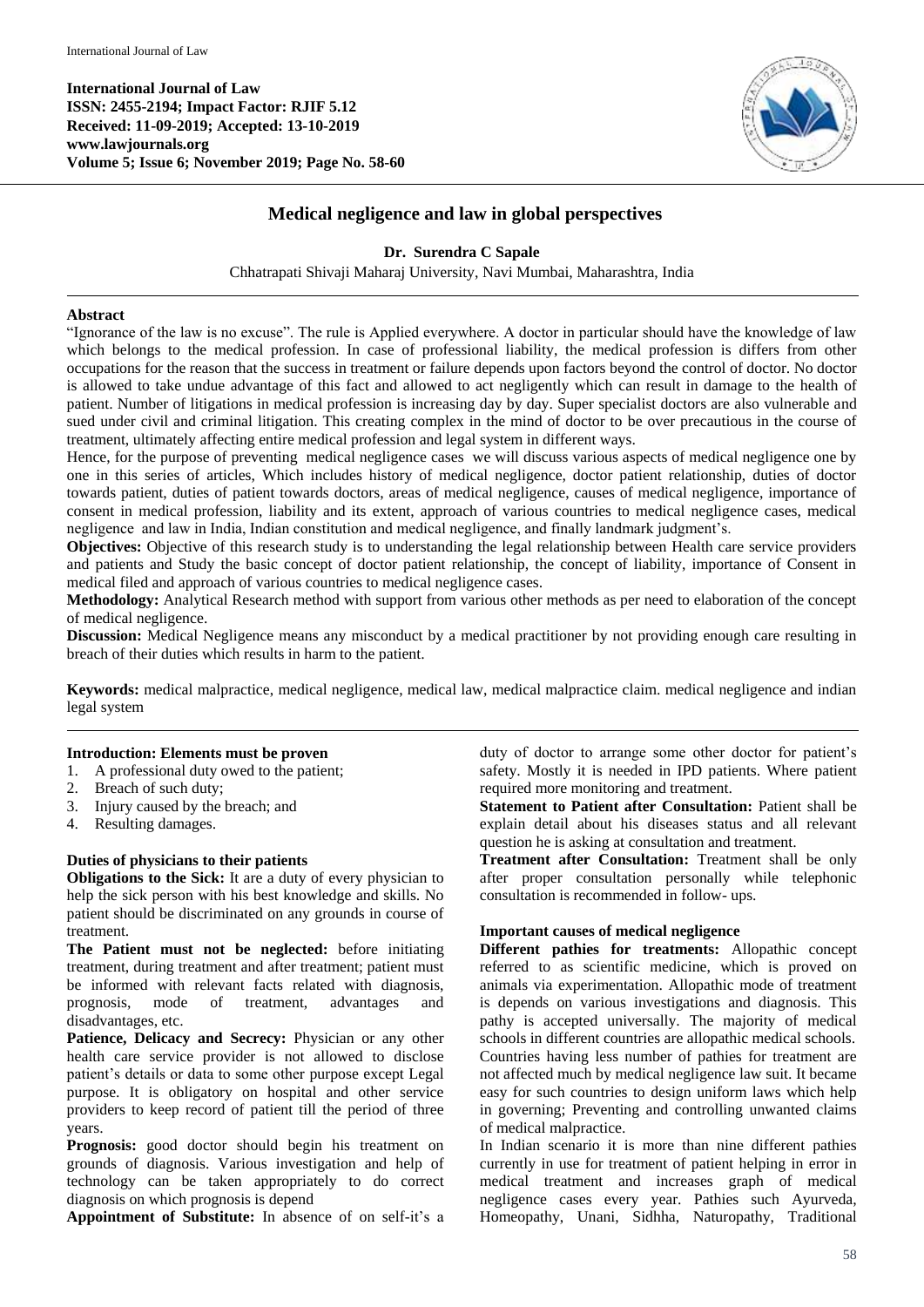Chinese Medicine (TCM), Chiropractic practitioners, Complementary Medicine and Alternative Medicine (CAM) Various pathies for treatment are very useful and at the same time it is confusing for patient to decide the correct one. Doctors from one specific stream is practicing different other pathies without proper knowledge. Approach of different pathies towards same disease is different. Mode of treatment also changes depends on basic doctrine of different pathies. Patients are getting confused in selecting exact mode of treatment as every pathy have its own merits and demerits.

Treating one particular disease doesn't mean that patient will not suffer from any other disease, selecting one pathy for treatment can help patient but variation of drugs, medicine and its ways of implication also have great role in patient's treatment.

All the factors related with various pathies are having its own benefits and limitations and one of the reasons for increase medical negligence claim in country like India.

**New technologies in medical field:** medical laboratory technology is required to work in medical diagnostic, research and other laboratories. Starting from collecting different samples and performs tests to analyse body fluids, Tissue, and other components in Urine, Blood, and Sputum. Each such step deals with medical negligence at its basic level. Subjects like biochemistry, microbiology, haematology, transfusion science, histopathology, technical laboratory skills, Radiography, Hearing aid technology, Optical technology, X-ray Technology. All this deals with diagnostic value of patients condition and important for disease diagnosis and deciding mode of treatment. Any negligence here can result into medical negligence claim unnecessarily.

**Poorly developed health policies:** Various policies developed by appropriate authorities of different countries will help to prevent medical malpractice claim but those policies are different in different countries as per the supportive laws enforced in country. In India interpretation of different legal provisions to medical malpractice are making the process more complicated. It is a need of time when medical negligence claims are increasing day by day, we should frame strict laws and different policies for implication in medico legal filed preventing medical malpractice claims.

**Lack of services:** Various services which are important to save patients life, lifesaving medicines, skilled staff in hospitals, Tertiary services like ventilator, Defibrillator, are mostly not available in the general hospital. Considering government hospital and services provider by them, it is beyond imagination condition where doctor needs to do operation under light of mobile torch. Sealing wall of operation theatre is full of fungus. Infected surrounding of ICU. These all areas need to consider for strict implementation of standard protocol.

**Undue competition in medical field:** Competition in medical field is not hidden. As cost of medicine are increasing day by day with effect to invention of new molecules, Pharmaceutical companies are spending huge amount of money for invention of new medicine providing fastest relief to patients suffering. Using modern technology in healthcare services are no doughty expensive but such expensiveness should be reasonable. In India CUT practice concept is very well established which is one of the reason behind high price of medicines.

### **Indian legal provisions Provisions of IPC**

Section 29 of Indian penal code- Documents / Record keeping Medical record shall be store for the period of three years from the date of registration. Such record shall be cogent, accurate, without overwriting ad any suspicious change. Record shall be accurate in relation with physicians written orders and nursing chart written by nursing staff.

Sections 80 and 88 of the Indian Penal Code contain defences for doctors accused of criminal liability. Under Section 80 (accident in doing a lawful act) nothing is an offence that is done by accident or misfortune and without any criminal intention or knowledge in the doing of a lawful act in a lawful manner by lawful means and with proper care and caution.

Section 87- act not intended and not known to be likely to cause death or grievous hurt done by consent. Physician should explain nature of procedure, its benefits, Purpose and effects. Any alternative method if available, Adverse effects in case of not taking treatment.

Consent given for specific procedure, treatment, will not be available to other treatment procedure. The only exception is when life of patient is in dangers. There should be different consent for diagnosis and treatment.

According to Section 88, a person cannot be accused of an offence if he performs an act in good faith for the other's benefit, does not intend to cause harm even if there is a risk, and the patient has explicitly or implicitly given consent.

**Section 92**- Act done in good faith for benefit of a person without consent

**Section 324, 326** - Punishment for culpable homicide not amount to murder

**Section 312, 313, 314, 315, 316**- Offences related with miscarriage.

**Section 304A** Of the Indian Penal Code of 1860 states that whoever causes the death of a person by a rash or negligent act not amounting to culpable homicide shall be punished with imprisonment for a term of two years, or with a fine, or with both.

**Section 337-** Causing hurt by act endangering life or personal safety of others.

**Section 338**- Causing grievous hurt by act endangering life or personal Safety of others.

**Section 341,342** – Detaining patients body for nonpayment of bills may also fall within the definition of wrongful restraint or wrongful confinement

#### **Liability under law of tort Damnum Sine Injuria**

Damnum sine injuria is a Latin legal maxim which basically means damage without injury. It means an actual loss which occurs without the infringement of any legal rights. This is because the mere loss of money or money's does not amount to any tort action; real violation of some rights must take place in the form of legal damage. No liability can arise in such cases.

For example, doctor with 20 years of medical practice suffered reduction in number of patient after opening of new clinic by another doctor in same area.

# **Injuria Sine Damno**

The principle of injuria sine damno means an infringement